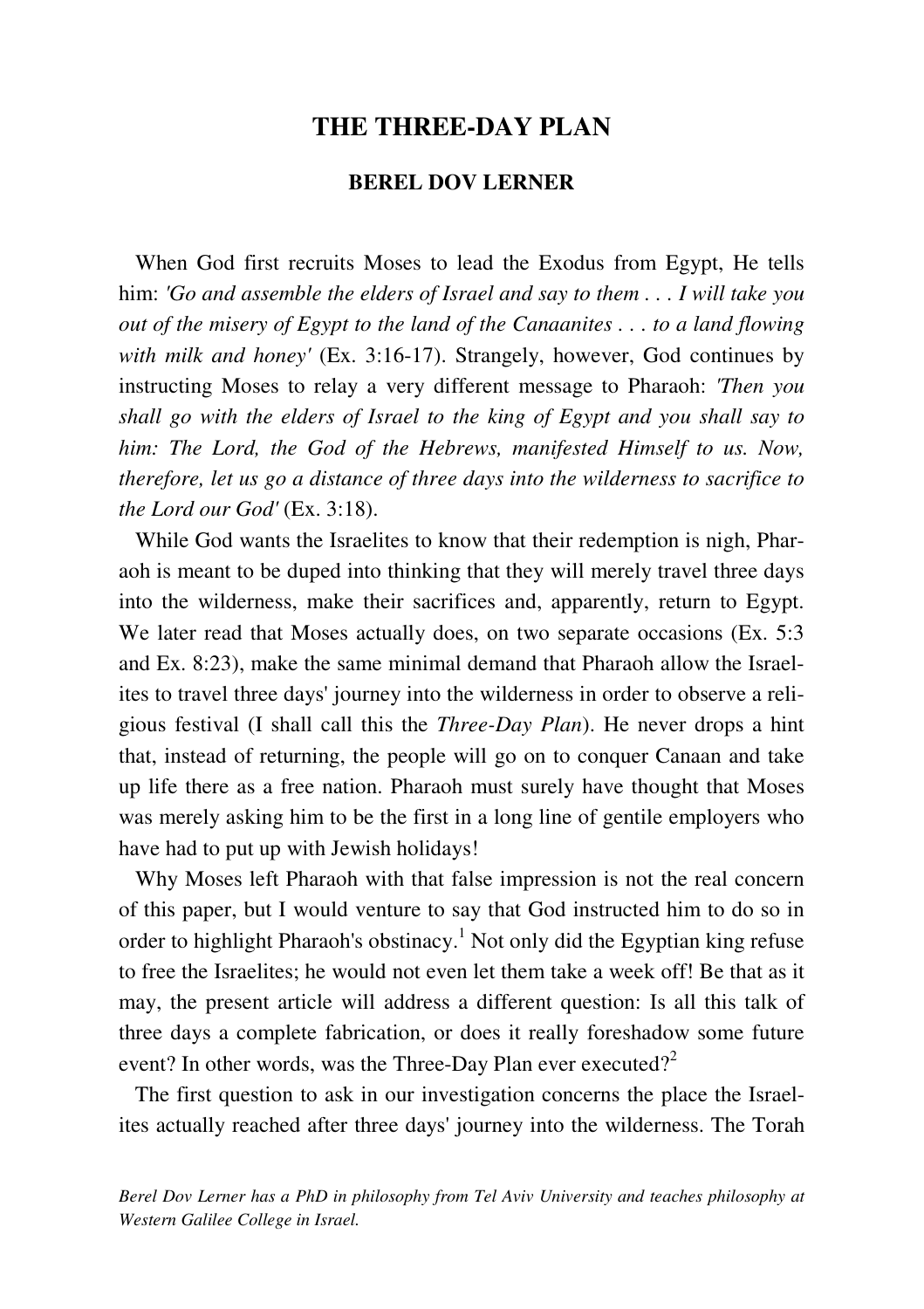appears to supply a straightforward answer. Following the biblical account of the crossing of the Red Sea, we read:

*Then Moses caused Israel to set out from the Sea of Reeds. They went on into the wilderness of Shur; they traveled three days in the wilderness and found no water. They came to Marah, but they could not drink the water of Marah because it was bitter; that is why it was called Marah. And the people grumbled against Moses, saying, 'What shall we drink?' So he cried out to the Lord, and the Lord showed him a piece of wood; he threw it into the water and the water became sweet. There He made for them a fixed rule, and there He put them to the test* (Ex. 15:22-25).

 This story bears no resemblance to the worship and celebration which Moses said was to take place three days' journey out of Egypt. At best, the only link between the two accounts is an ironic contrast: Moses spoke of feasting and worshiping God, while in fact, three days out of Egypt, the Israelites were thirsty and grumbling.

In their classic commentaries, Ibn Ezra<sup>3</sup> and Nahmanides<sup>4</sup> point to a more successful realization of the Three-Day Plan. They identify its goal with the theophany at Sinai. There is certainly some logic in their proposal. When first encountering God at the burning bush, Moses is told, *When you take the people out of Egypt, you shall worship God at this mountain* (Ex. 3:12), *this mountain* being Horeb (Ex. 3:1), which is identified with Mount Sinai (Ex. 33:6). Thus, when Moses tells Pharaoh about the Israelites having to worship God in the wilderness, he is referring to a genuine event that is central to God's plans for the nation. Furthermore, the Israelites do, in fact, offer sacrifices at Sinai: *Early in the morning, he* [Moses] *set up an altar at the foot of the mountain, with twelve pillars for the twelve tribes of Israel. He designated some young men among the Israelites, and they offered burnt offerings and sacrificed bulls as offerings of well-being to the Lord* (Ex. 24:4-5).

 So far, so good, but one obvious problem with the theory of Ibn Ezra and Nahmanides is that the theophany at Sinai took place in the third *month* after the departure from Egypt (Ex. 19:1) rather than after the third *day* of the Israelites' sojourn in the wilderness. Ibn  $Exra<sup>5</sup>$  cleverly replies that, by the usual route, Mount Sinai is in fact a three-day journey from Egypt. He further explains that the Israelites did not march directly to Sinai; rather, they set up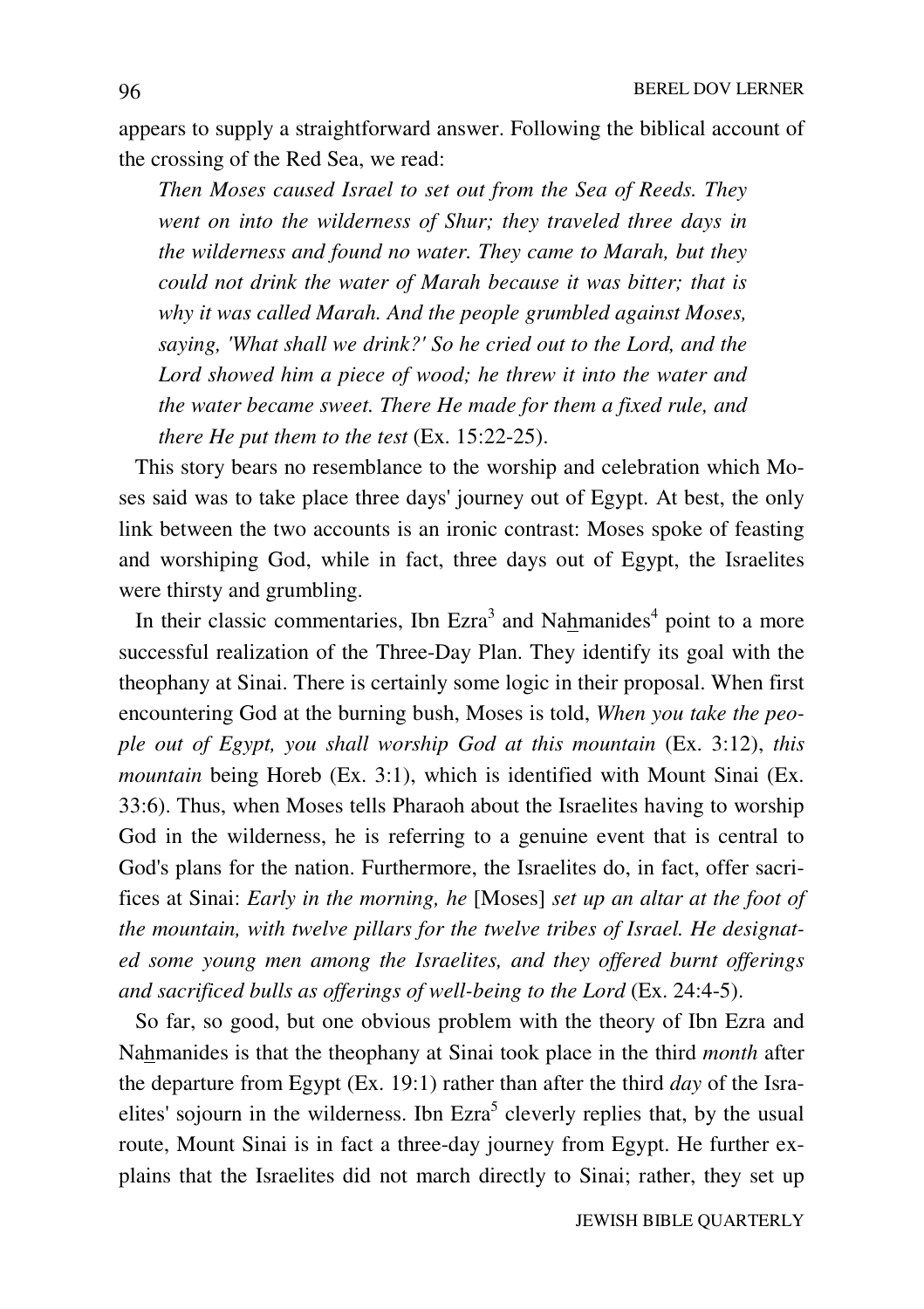camps along the way and followed a circuitous route through the wilderness, as is plainly stated in Scripture: *Now when Pharaoh sent out the people, God did not lead them by way of the land of the Philistines, although it was nearer; for God said, 'The people may have a change of heart when they see war, and return to Egypt'* (Ex. 13:17). Thus, the Israelites took months to travel a distance that could be covered in three days.

 That being said, there are further difficulties with the reading proposed by Ibn Ezra and Nahmanides; but in order to appreciate them, we must delve deeper into particulars of the Three-Day Plan. During the plague of *arov* (traditionally understood in rabbinic sources as referring to wild beasts, whereas the Septuagint and others regard it as a swarm of flies), Pharaoh calls a meeting at which Moses explains that the Israelites' journey into the desert is necessary because they must sacrifice animals (presumably flock animals, i.e., sheep and goats<sup>6</sup>) considered taboo by the Egyptians. Such an affront would make the festival's celebration prohibitively dangerous, if held in Egypt:

*Then Pharaoh summoned Moses and Aaron and said, 'Go and sacrifice to your God within the land.' But Moses replied, 'It would not be right to do this, for what we sacrifice to the Lord our God is untouchable to the Egyptians. If we sacrifice that which is untouchable to the Egyptians before their very eyes, will they not stone us! So we must go a distance of three days into the wilderness and sacrifice to the Lord our God as he may command us.' Pharaoh said, 'I will let you go to sacrifice to the Lord your God in the wilderness, but do not go very far. Plead then for me* [that God should end the plague – BDL]*'* (Ex. 8:21-24).

 Later, during the plague of locusts, Pharaoh agrees in principle to allow the Israelites their excursion into the wilderness, but he bickers with Moses over exactly which sections of the Israelite population will be allowed to participate:

*So Moses and Aaron were brought back to Pharaoh and he said to them, 'Go, worship the Lord your God! Who are the ones to go?' Moses replied, 'We will all go, young and old; we will go with our sons and daughters, our flocks and our herds; for we must observe the Lord's festival.' But he said to them, 'The Lord be with you the same as I mean to let your children go with you! Clearly, you are*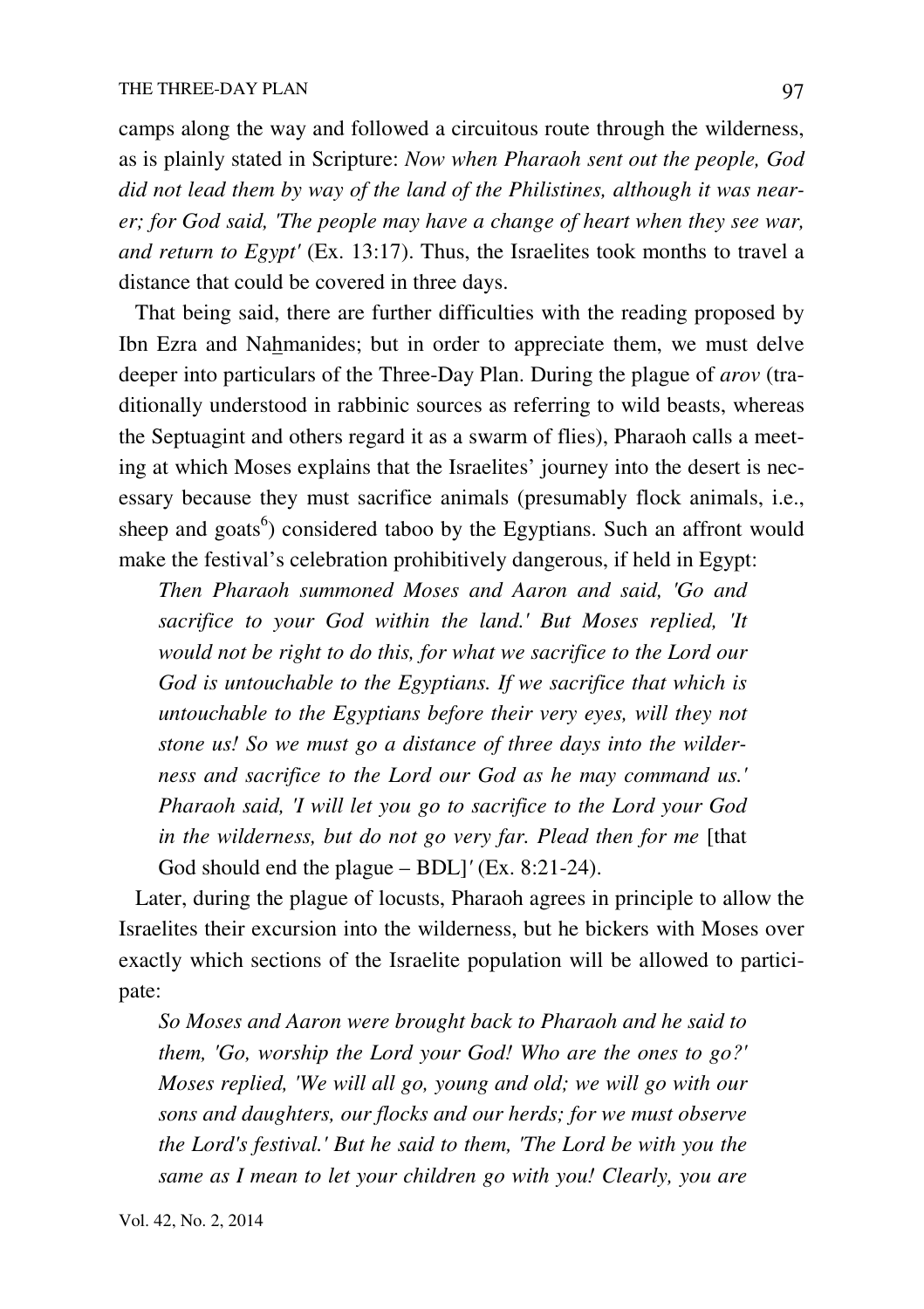*bent on mischief. No! You menfolk go and worship the Lord, since that is what you want'* (Ex. 10:8-11).

 Given these two passages, we now know that Moses' proposed festival of worship was to take place after three days' travel into the wilderness, that it would involve the sacrifice of flock animals (sheep and goats), and that it was to be celebrated not just by men, but by entire families. We have already seen how Ibn Ezra struggled with the plain meaning of the text, to make Moses' mention of three days' travel jibe with the events at Sinai. How would he fare in explaining the other aspects of the festival?

 The story of the theophany at Sinai contains no echo of Moses' claim that the Israelites would specifically need to sacrifice flock animals, which were *untouchable to the Egyptians*. Rather, we read that *they offered burnt offerings and sacrificed bulls as offerings of well-being to the Lord* (Ex. 24:5)*.* Only  $bulls$  – not sheep or goats – are explicitly mentioned.<sup>7</sup> Moses' demand that all family members participate in the celebration also finds no echo in the events at Sinai. Sacrifices were made, but only *the leaders of the Israelites* [*atzilei Benei Yisra'el*] are stated to have eaten them (Ex. 24:11).

 To summarize the present predicament: instead of plainly telling Pharaoh that the Israelites were leaving Egypt for good, Moses spoke of their undertaking a mere three-day journey into the wilderness in order to make festive offerings and worship God. To prevent Moses (and God!) being accused of outright deception, Ibn Ezra and Nahmanides claim that the Three-Day Plan found its realization in the theophany at Sinai. That interpretation invites a number of criticisms: 1) the theophany occurs months rather than days after the Exodus from Egypt; 2) Moses emphasizes that flock animals are to be sacrificed at the festival, and no mention is made of such offerings in the account of the theophany; 3) Moses insists that all members of Israelite families be involved in the celebration, a demand which also finds no echo at Sinai. Given these difficulties, I would like to offer an alternative explanation.

 To put it simply, instead of first journeying three days into the desert, the Israelites celebrated their festival *in Egypt itself*; and that festival was actually *the first Passover*. Look for a moment at God's instructions to Moses concerning that first holiday: *Speak to the whole community of Israel and say that on the tenth of this month* [Nisan] *each of them shall take a lamb to a family, a lamb to a household . . . . You shall keep watch over it until the*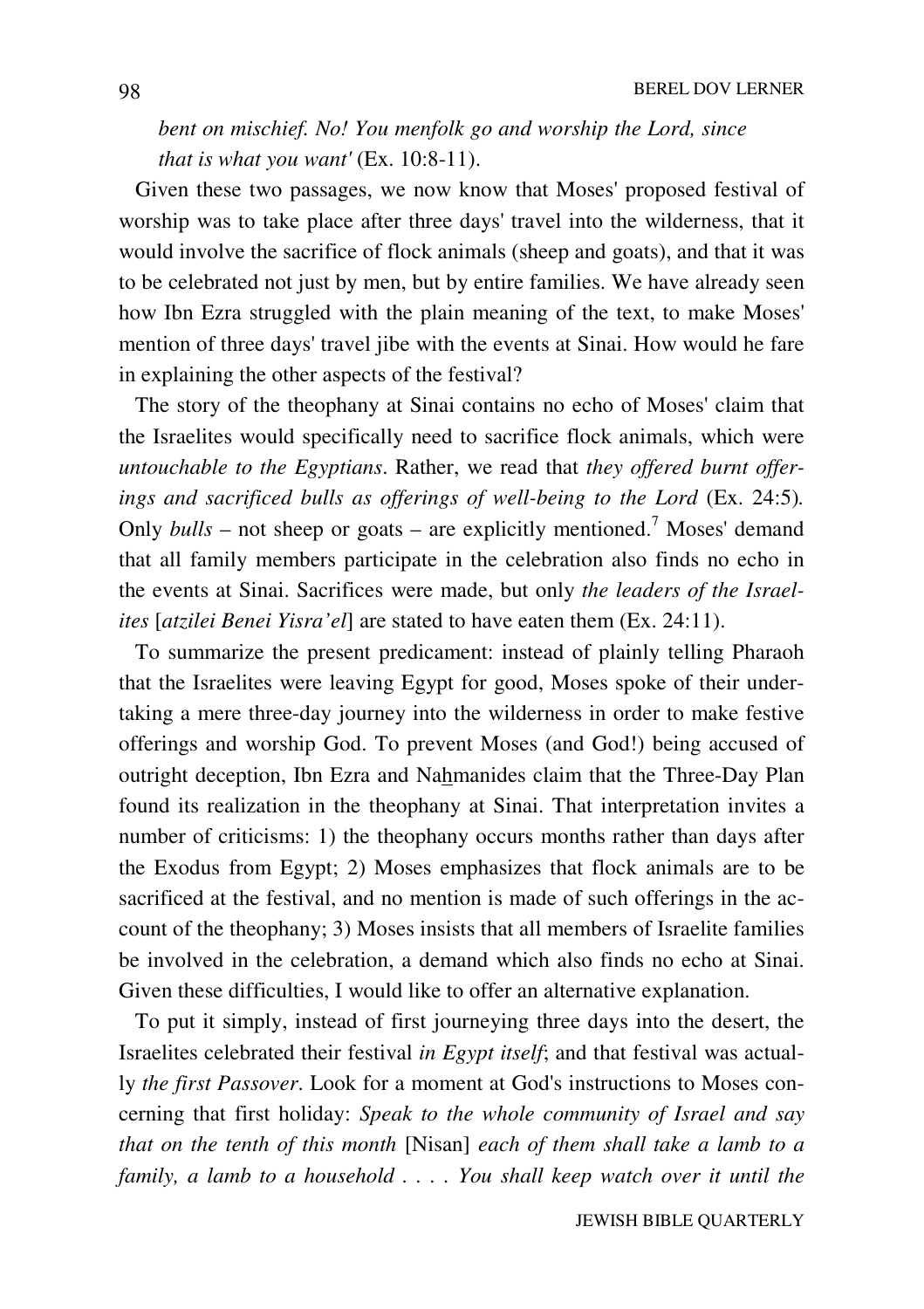*fourteenth day of this month; and all the assembled congregation of the Israelites shall slaughter it at twilight . . . They shall eat the flesh that same night . . .* (Ex. 12:3-8).

 Two of our problems are immediately solved. First of all, Scripture plainly tells us that the paschal sacrifice was a *lamb*, i.e., a flock animal abhorred by the Egyptians. Secondly, Scripture makes it clear that the paschal sacrifice was not an elitist affair, the exclusive privilege of adult males. Rather, it was a family celebration in which animals were sacrificed for entire households.<sup>8</sup> Thus, according to *Halakhah*, women are obligated to partake of the paschal lamb.<sup>9</sup>

 This does leave my interpretation with one seemingly unanswerable difficulty; Moses' festival was to take place three days' journey from Egypt, while the first Passover was observed in Egypt itself. One might think that, since the celebration in Egypt constitutes a deviation from the Three-Day Plan, my interpretation leaves us with the question as to where the festival would have taken place had the plan been executed in its entirety. I am not bothered by this question, since the plan never specifies a particular geographical venue, but a distance calculated in terms of three days' travel. This essentially temporal aspect of the plan is preserved in the original Passover celebration. God instructs the Israelites as follows: *On the tenth of this month each of them shall take a lamb to a family, a lamb to a household . . . You shall keep watch over it until the fourteenth day of this month; and all the assembled congregation of the Israelites shall slaughter it at twilight* (Ex. 12:3, 6). In other words, the Israelites are to choose a sacrificial animal on the tenth of the month, *wait three days*, and then sacrifice it on the fourteenth. The three days of travel have been symbolically enacted via a three-day passage through time in preparation for the sacrifice.

 Even if one were to insist that the celebration of the festival in Egypt (instead of the wilderness) constitutes a deviation from the Three-Day Plan, my interpretation would remain superior to that of Ibn Ezra and Nahmanides. The change of venue, from the wilderness to Egypt, required by my interpretation is necessitated by the general narrative logic of the Exodus story, while the change of animals sacrificed (bulls instead of lambs) and of those participating (select males instead of entire households) implied by Ibn Ezra and Nahmanides seems entirely arbitrary. After all, would anyone have raised an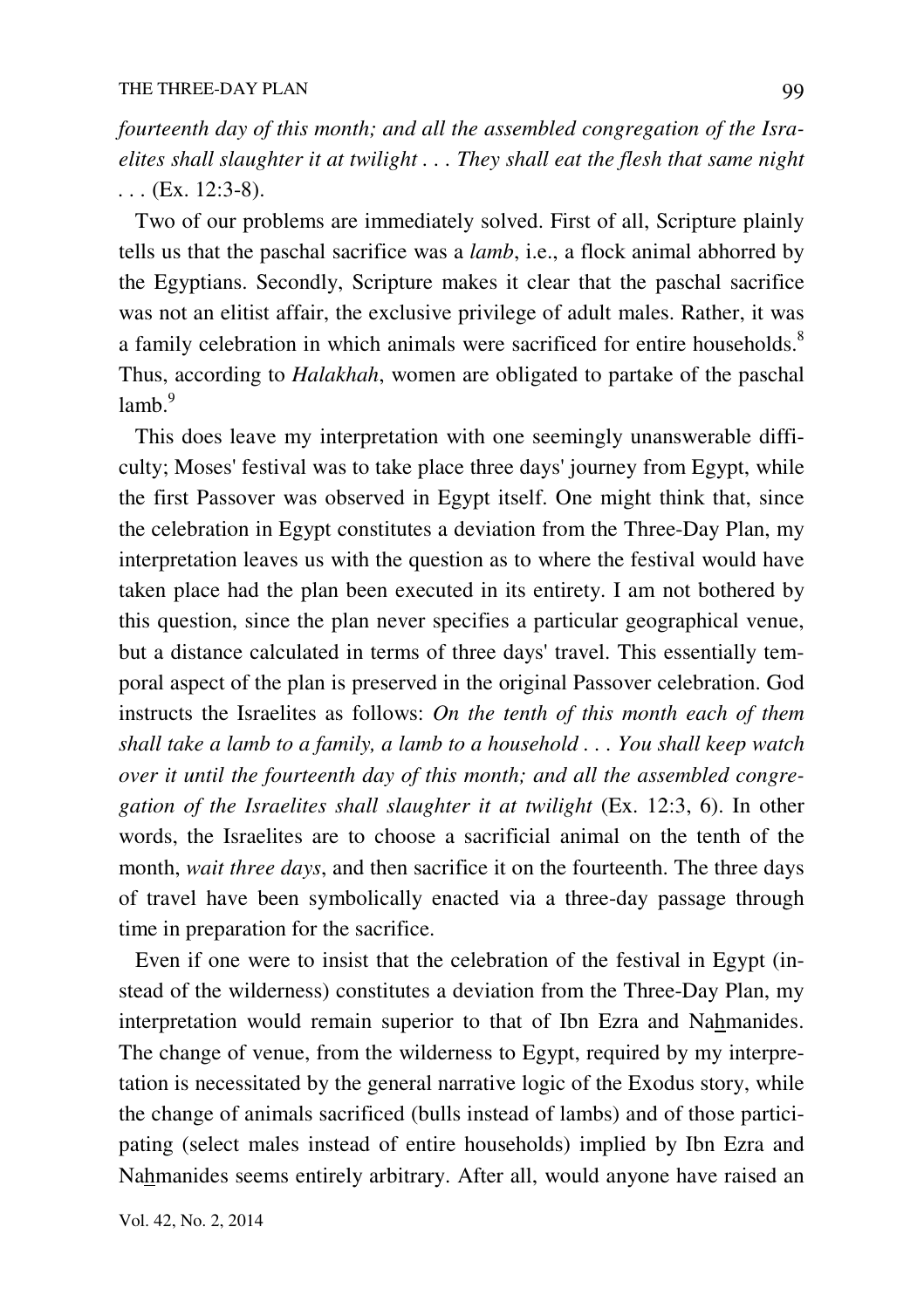eyebrow if the Torah had mentioned that sheep were slaughtered at Sinai, or that whole families partook of those sacrifices? On the other hand, if the Israelites had run off into the wilderness, apparently out of fear of the Egyptians, to offer sacrifices of flock animals – *that* would have severely undermined one of the central messages of the entire Exodus, i.e., divine omnipotence. Why would the Israelite God, who had repeatedly shattered the Egyptian state with mighty plagues, show Himself to be incapable of protecting His people from the wrath of their Egyptian neighbors? The Israelites had to celebrate their festival of taboo sacrifices *in Egypt* in order to manifest God's victory over Pharaoh.

Finally, my interpretation suggests<sup>10</sup> how an important turning point in the Exodus story can be explained. Immediately after God slays the Egyptian firstborn (and while the Israelites celebrate their first Passover), Pharaoh calls Moses and Aaron to an emergency meeting. *'Get up,'* he tells them, *'depart from among my people, you and the Israelites with you! Go, worship the Lord as you have said! Take also your flocks and your cattle, as you said, and begone! And may you bring a blessing upon me also!'* (Ex. 12: 31-32). Surprisingly, just a little later, Pharaoh changes his mind: *When the king of Egypt was told that the people had fled, Pharaoh and his courtiers had a change of heart about the people and said, 'What have we done, releasing Israel from our service?'* (Ex. 14:5). Why does Pharaoh make the disastrous decision to give chase after the Israelites?

 Consider Pharaoh's earlier statement more carefully. He agrees to let the Israelites *go worship the Lord as you have said! Take also your flocks and your cattle, as you said, and begone!* In other words, Pharaoh and the Egyptians are still under the impression that the Three-Day Plan is in effect. Apparently, something happens to convince the Egyptians that the plan has been shelved and that the Israelites are escaping slavery for good. It is then that they ask themselves, *What have we done, releasing Israel from our service?* What evidence leads the Egyptians to the correct conclusion that the Israelites plan never to return to their servitude?

Rashi, following the *Mekhilta*,<sup>11</sup> claims that the Egyptians finally understood what was happening only after they saw that the Israelites had traveled for more than three days in the wilderness, giving no indication that they meant to return, thus making it clear that the whole Three-Day Plan was just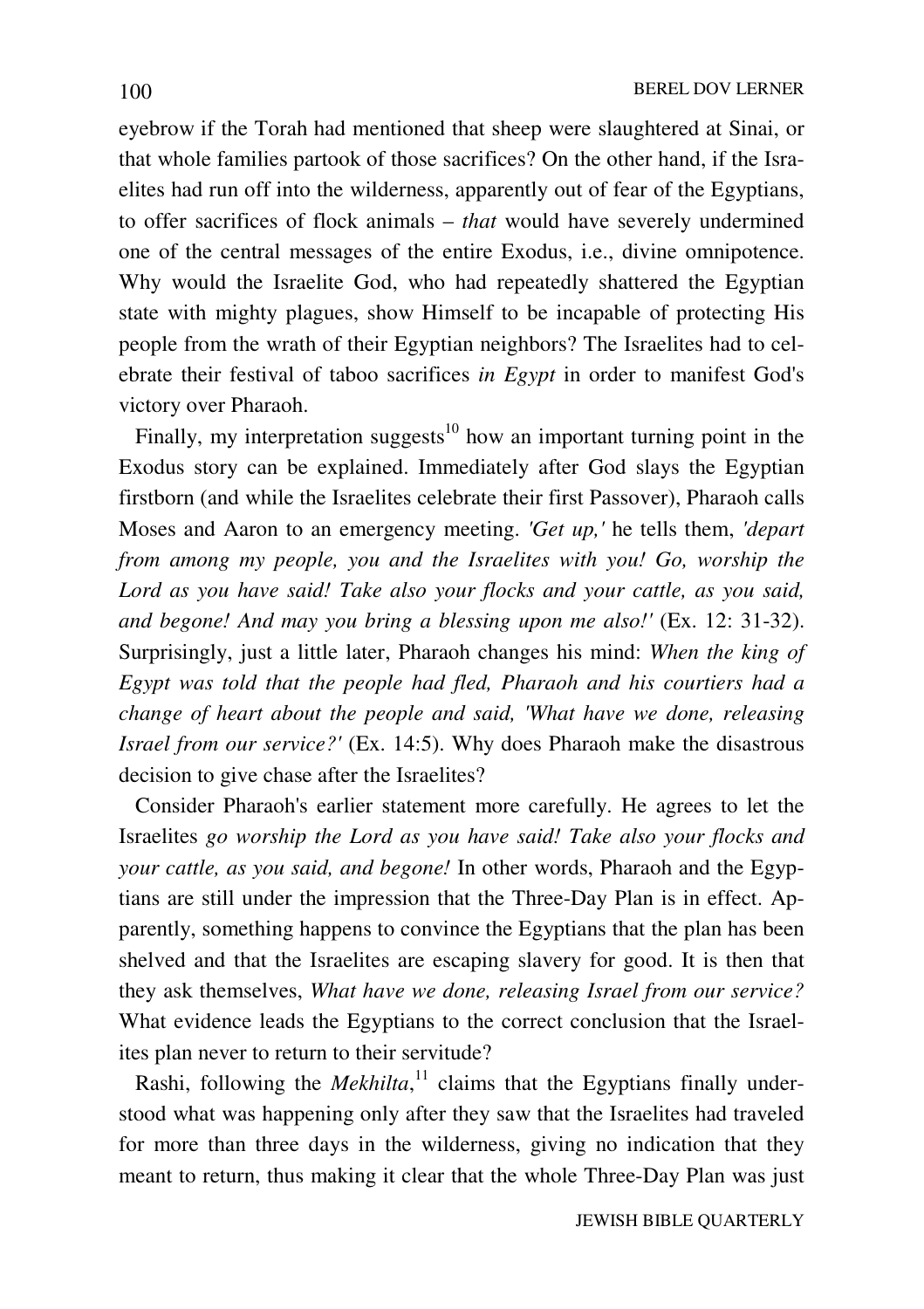a ruse to help the Israelites escape from slavery altogether. This explanation is rather problematic, since the text offers no explicit account of how much time had passed before the Egyptians figured things out. My theory offers a different possibility. The Israelites leave in the middle of the night while the Egyptians are still reeling from the deaths of their firstborn. Eventually (probably in less than three days, not that it matters), the Egyptians realize that the Israelites have *already* celebrated their festival in the land of Egypt, making the Three-Day Plan redundant. Once the Israelites sacrifice their taboo flock animals in Egypt, the whole rationale for the Three-Day Plan collapses, and the Egyptians correctly deduce that the Israelites have not left to make sacrifices, but to escape from their enslavement. Faced with the imminent loss of the entire Israelite work force, Pharaoh undertakes the extreme and ultimately catastrophic task of pursuing them into the wilderness, a move that eventually leads to the complete annihilation of his army at the Red Sea.

#### **NOTES**

1. This interpretation is found in R. Joseph Baer Soloveichik's *Beit ha-Levi* (1884) on Exodus 14:31.

2. Strictly speaking, the fact that the Israelites never returned to Egypt does not prove that the Three-Day Plan was never executed. After all, neither God nor Moses ever explicitly mentions such a return.

3. See Ibn Ezra on Exodus 3:12.

4. See Nahmanides' commentary on Exodus 19:1.

5. Idem, loc. cit*.*

6. In Genesis 46:34, Joseph asks his brothers to introduce themselves to Pharaoh as men who work with *mikneh* (livestock) rather than *tzon* (sheep and goats – flock animals), since *all herders of tzon are abhorrent to Egyptians* (*to'avat Mitzrayim*). The same Hebrew term, *to'evah*, is used by Joseph to describe shepherds and by Moses to refer to the taboo animals.

7. It might be suggested that the burnt offerings mentioned in the verse refer to the sacrifice of flock animals rather than bulls. However, Leviticus 1:3 clearly states that bulls may be sacrificed as burnt offerings (see also Num. 8:12 and 28:27).

8. It is important that the sacrifice takes place in a family setting, since it constitutes the archetype for the Passover *Seder* celebration in which parents tell their children about the Exodus from Egypt.

9. See Maimonides, *Mishneh Torah*, *Hilkhot Pesah* 1:1. The commentators who say that the Three-Day Plan refers to Sinai have a problem explaining Moses' insistence that the women be included, since women are usually exempted from sacrificing. Their usual answer is that the women had to come along in order to help the men observe *simhat ha-hag* (the joy of the festival) but not to partake of the sacrifices themselves (see, for instance, Keli Yakar on Ex. 10:8). Interestingly enough, Ibn Ezra on Exodus 10:9 simply states that *all* are commanded to sacrifice.